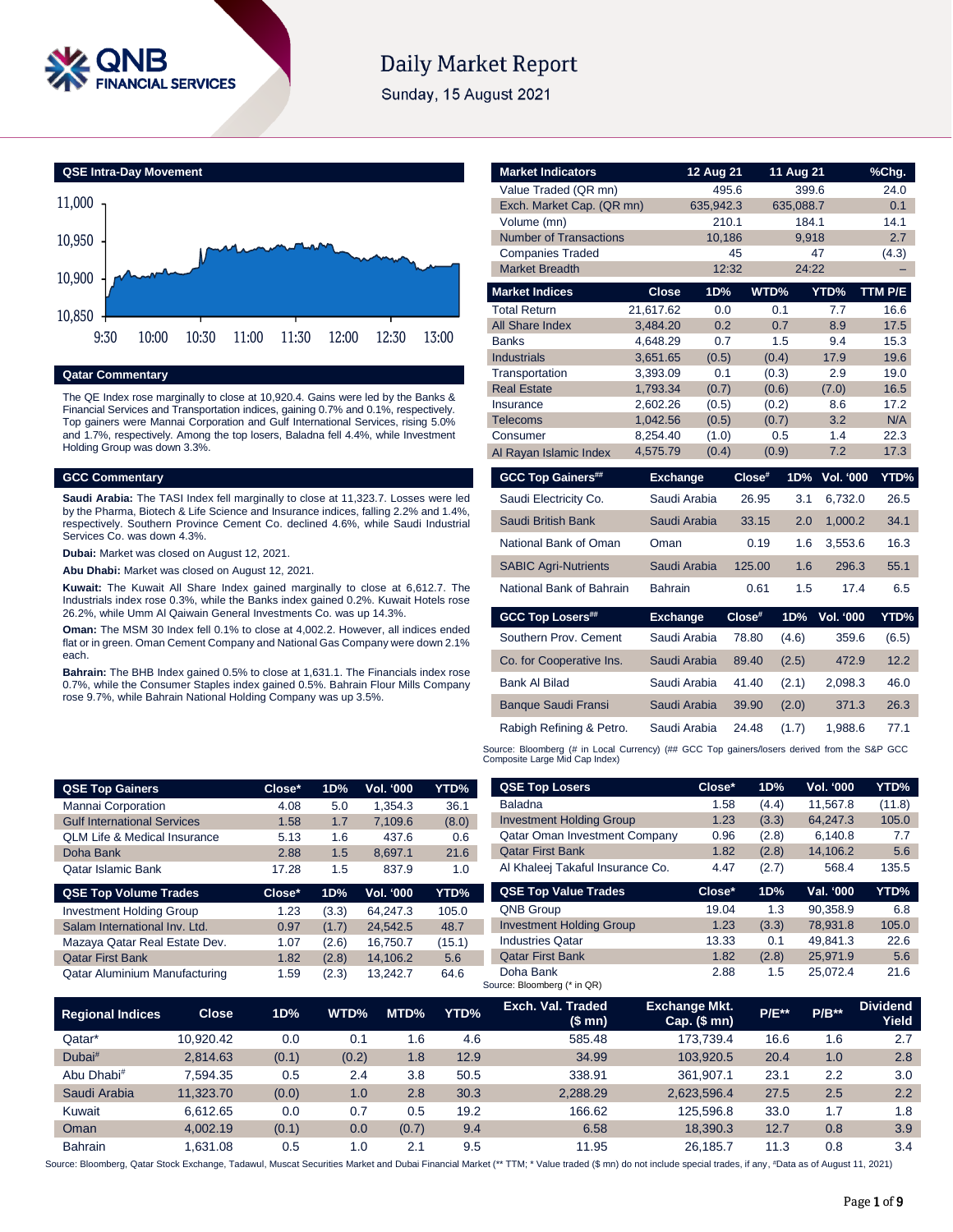# **Qatar Market Commentary**

- The QE Index rose marginally to close at 10,920.4. The Banks & Financial Services and Transportation indices led the gains. The index rose on the back of buying support from GCC and foreign shareholders despite selling pressure from Qatari and Arab shareholders.
- Mannai Corporation and Gulf International Services were the top gainers, rising 5.0% and 1.7%, respectively. Among the top losers, Baladna fell 4.4%, while Investment Holding Group was down 3.3%.
- Volume of shares traded on Thursday rose by 14.1% to 210.1mn from 184.1mn on Wednesday. Further, as compared to the 30-day moving average of 151.4mn, volume for the day was 38.8% higher. Investment Holding Group and Salam International Inv. Ltd. were the most active stocks, contributing 30.6% and 11.7% to the total volume, respectively.

| <b>Overall Activity</b>        | Buy %*   | Sell %* | Net (QR)         |
|--------------------------------|----------|---------|------------------|
| Qatari Individuals             | 38.09%   | 45.61%  | (37, 226, 970.0) |
| <b>Qatari Institutions</b>     | 13.98%   | 16.56%  | (12,794,866.5)   |
| Qatari                         | 52.07%   | 62.17%  | (50,021,836.6)   |
| <b>GCC Individuals</b>         | 0.42%    | 0.36%   | 291,507.2        |
| <b>GCC</b> Institutions        | 4.33%    | 1.60%   | 13,525,740.3     |
| <b>GCC</b>                     | 4.75%    | 1.96%   | 13,817,247.5     |
| Arab Individuals               | 12.58%   | 13.41%  | (4, 146, 793.7)  |
| <b>Arab Institutions</b>       | $0.00\%$ | 0.04%   | (189,900.0)      |
| Arab                           | 12.58%   | 13.45%  | (4,336,693.7)    |
| <b>Foreigners Individuals</b>  | 3.79%    | 5.27%   | (7,348,328.7)    |
| <b>Foreigners Institutions</b> | 26.82%   | 17.15%  | 47,889,611.4     |
| <b>Foreigners</b>              | 30.60%   | 22.42%  | 40,541,282.7     |

Source: Qatar Stock Exchange (\*as a % of traded value)

# **Earnings Releases and Global Economic Data**

### **Earnings Releases**

| Company                                                            | <b>Market</b> | <b>Currency</b> | Revenue (mn)<br>1Q2021 | % Change<br>YoY | <b>Operating Profit</b><br>(mn) 1Q2021 | % Change<br>YoY | <b>Net Profit</b><br>(mn) 1Q2021 | %<br>Change<br>YoY |
|--------------------------------------------------------------------|---------------|-----------------|------------------------|-----------------|----------------------------------------|-----------------|----------------------------------|--------------------|
| Al Abdullatif Industrial<br>Investment Co.                         | Saudi Arabia  | <b>SR</b>       | 150.9                  | 84.4%           | 9.9                                    | N/A             | 5.0                              | N/A                |
| Saudi Airlines Catering Co.                                        | Saudi Arabia  | <b>SR</b>       | 257.1                  | 127.3%          | (7.0)                                  | N/A             | (17.4)                           | N/A                |
| <b>Fitaihi Holding Group</b>                                       | Saudi Arabia  | <b>SR</b>       | 34.2                   | 507.8%          | 18.5                                   | N/A             | 17.0                             | N/A                |
| Zamil Industrial Investment Co.                                    | Saudi Arabia  | <b>SR</b>       | 847.4                  | 17.7%           | 13.7                                   | N/A             | 7.1                              | N/A                |
| <b>Mouwasat Medical Services</b><br>Co.                            | Saudi Arabia  | <b>SR</b>       | 526.7                  | 12.4%           | 154.8                                  | 18.0%           | 141.4                            | 22.1%              |
| <b>Bupa Arabia For Cooperative</b><br>Insurance Co.                | Saudi Arabia  | <b>SR</b>       | 2,569.7                | 14.6%           | -                                      |                 | 51.9                             | 143.9%             |
| Baazeem Trading Co.                                                | Saudi Arabia  | <b>SR</b>       | 59.4                   | $-17.2%$        | 6.0                                    | $-27.5%$        | 4.9                              | $-25.5%$           |
| AYYAN Investment Co.                                               | Saudi Arabia  | <b>SR</b>       | 70.4                   | 14.7%           | (2.8)                                  | N/A             | 1.2                              | $-75.2%$           |
| Al Alamiya for Cooperative<br>Insurance Co.                        | Saudi Arabia  | <b>SR</b>       | 57.5                   | 81.3%           | $\overline{\phantom{0}}$               |                 | 1.2                              | $-35.0%$           |
| <b>Sadara Basic Services</b><br>Company                            | Saudi Arabia  | <b>SR</b>       | 3,889.4                | 109.0%          | 1,183.4                                | N/A             | 606.3                            | N/A                |
| Al-Omran Industrial Trading<br>Co.                                 | Saudi Arabia  | <b>SR</b>       | 43.2                   | $-30.0%$        | 5.3                                    | 25.8%           | 4.4                              | 166.3%             |
| Al Hammadi Company for<br>Development and Investment               | Saudi Arabia  | <b>SR</b>       | 267.8                  | 9.6%            | 47.2                                   | $-6.9%$         | 40.3                             | 3.1%               |
| Theeb Rent a Car Co.                                               | Saudi Arabia  | <b>SR</b>       | 180.2                  | 48.3%           | 33.4                                   | 858.9%          | 25.0                             | N/A                |
| Taiba Investments Co.                                              | Saudi Arabia  | <b>SR</b>       | 32.6                   | 3.7%            | (27.9)                                 | N/A             | (12.9)                           | N/A                |
| Saudi Industrial Services Co.                                      | Saudi Arabia  | <b>SR</b>       | 252.1                  | 16.9%           | 83.6                                   | 14.4%           | 22.5                             | $-60.2%$           |
| Tabuk Cement Co.                                                   | Saudi Arabia  | <b>SR</b>       | 49.3                   | $-1.5%$         | 6.0                                    | 28.8%           | 1.9                              | 250.0%             |
| Dur Hospitality Co.                                                | Saudi Arabia  | <b>SR</b>       | 113.6                  | 22.2%           | 3.9                                    | 141.3%          | (3.7)                            | N/A                |
| Al Yamamah Steel Industries<br>Co.                                 | Saudi Arabia  | <b>SR</b>       | 405.5                  | 2.7%            | 83.4                                   | 555.9%          | 65.1                             | 6880.6%            |
| Malath Cooperative Insurance<br>Co.                                | Saudi Arabia  | <b>SR</b>       | 195.9                  | $-6.5%$         | $\overline{\phantom{0}}$               |                 | 5.0                              | 33.8%              |
| Alkhorayef Water and Power<br>Technologies Co.                     | Saudi Arabia  | <b>SR</b>       | 134.9                  | 14.3%           | 24.4                                   | $-9.7%$         | 21.7                             | $-17.1%$           |
| Saudi Pharmaceutical<br>Industries and Medical<br>Appliances Corp. | Saudi Arabia  | <b>SR</b>       | 326.7                  | $-0.4%$         | 31.0                                   | 46.3%           | 29.2                             | 12.7%              |
| Saudi Printing & Packaging Co.                                     | Saudi Arabia  | <b>SR</b>       | 194.2                  | $-2.7%$         | (6.3)                                  | N/A             | (15.4)                           | N/A                |
| <b>Emaar Properties</b>                                            | Dubai         | <b>AED</b>      | 6,506.2                | 125.0%          | $\equiv$                               |                 | 903.6                            | $-17.0%$           |
| <b>Emaar Development</b>                                           | <b>Dubai</b>  | <b>AED</b>      | 3.907.1                | 120.3%          | ÷                                      |                 | 731.5                            | 89.2%              |
| <b>Emaar Malls</b>                                                 | Dubai         | <b>AED</b>      | 1,147.0                | 73.5%           | $\equiv$                               |                 | 303.4                            | N/A                |

Source: Company data, DFM, ADX, MSM, TASI, BHB.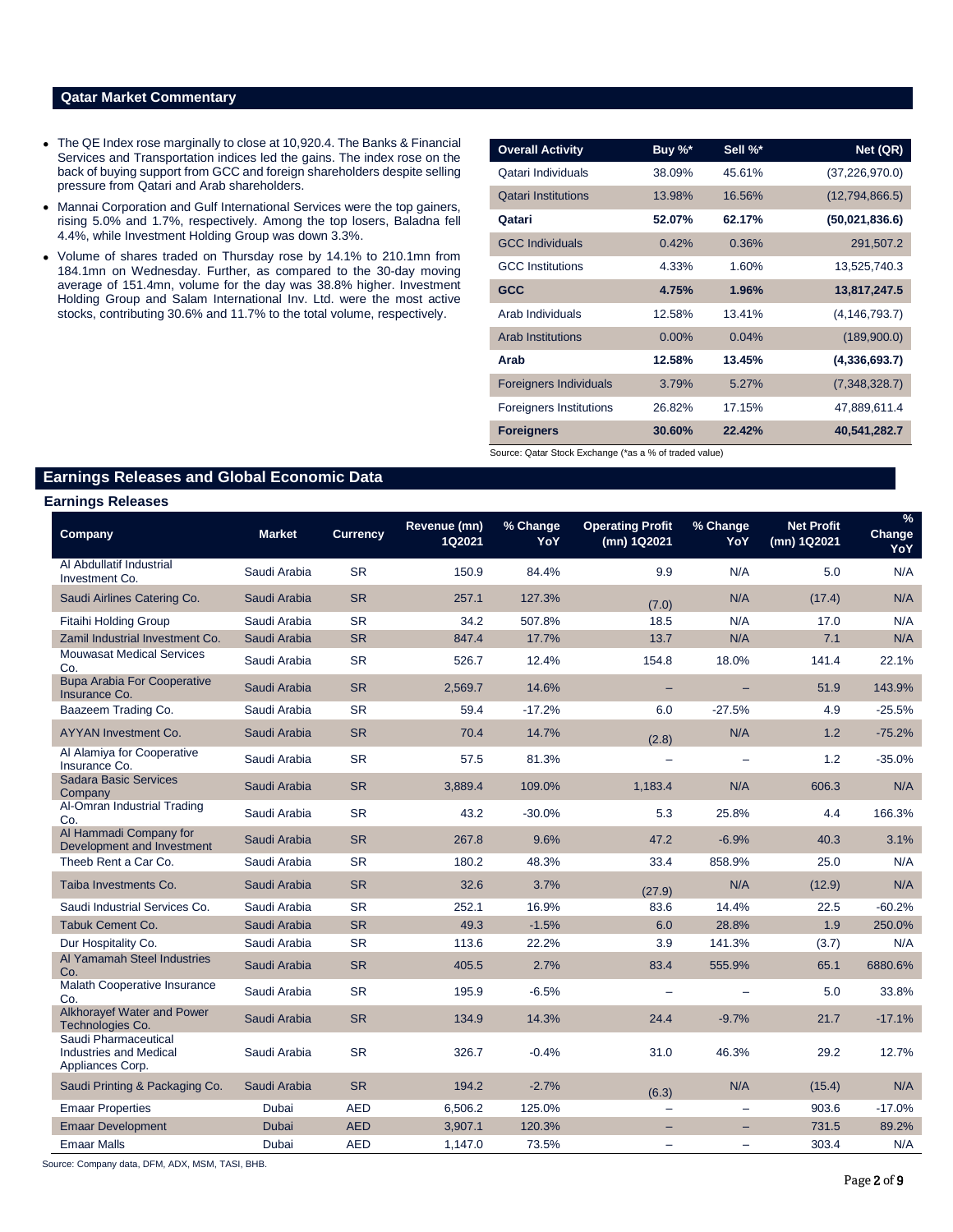# **Global Economic Data**

| <b>Date</b> | Market    | <b>Source</b>                            | Indicator                            | <b>Period</b> | <b>Actual</b> | <b>Consensus</b> | <b>Previous</b> |
|-------------|-----------|------------------------------------------|--------------------------------------|---------------|---------------|------------------|-----------------|
| 08/12       | US        | Department of Labor                      | <b>Initial Jobless Claims</b>        | 07-Aug        | 375k          | 375k             | 387k            |
| 08/12       | <b>US</b> | Department of Labor                      | <b>Continuing Claims</b>             | $31 -$ Jul    | 2,866k        | 2,900k           | 2,980k          |
| 08/12       | UK        | UK Office for National Statistics        | GDP QoQ                              | 2Q2021        | 4.80%         | 4.80%            | $-1.60%$        |
| 08/12       | <b>UK</b> | <b>UK Office for National Statistics</b> | <b>GDP YoY</b>                       | 2Q2021        | 22.20%        | 22.10%           | $-6.10%$        |
| 08/12       | UK        | UK Office for National Statistics        | Monthly GDP (MoM)                    | Jun           | 1.00%         | 0.80%            | 0.60%           |
| 08/12       | <b>UK</b> | <b>UK Office for National Statistics</b> | <b>Industrial Production MoM</b>     | Jun           | $-0.70%$      | 0.30%            | 0.60%           |
| 08/12       | UK        | <b>UK Office for National Statistics</b> | <b>Industrial Production YoY</b>     | Jun           | 8.30%         | 9.40%            | 20.70%          |
| 08/12       | <b>UK</b> | <b>UK Office for National Statistics</b> | <b>Manufacturing Production MoM</b>  | Jun           | 0.20%         | 0.40%            | 0.10%           |
| 08/12       | UK        | <b>UK Office for National Statistics</b> | Manufacturing Production YoY         | Jun           | 13.90%        | 13.40%           | 28.20%          |
| 08/12       | EU        | Eurostat                                 | <b>Industrial Production SA MoM</b>  | Jun           | $-0.30%$      | $-0.20%$         | $-1.10%$        |
| 08/12       | EU        | Eurostat                                 | <b>Industrial Production WDA YoY</b> | Jun           | 9.70%         | 10.30%           | 20.60%          |
| 08/13       | France    | <b>INSEE National Statistics Office</b>  | <b>CPI MoM</b>                       | Jul           | 0.10%         | 0.10%            | 0.10%           |
| 08/13       | France    | <b>INSEE National Statistics Office</b>  | CPI YoY                              | Jul           | 1.20%         | 1.20%            | 1.20%           |
| 08/12       | Japan     | <b>Bank of Japan</b>                     | PPI YoY                              | Jul           | 5.60%         | 5.00%            | 5.00%           |
| 08/12       | Japan     | Bank of Japan                            | <b>PPI MoM</b>                       | Jul           | 1.10%         | 0.50%            | 0.60%           |
| 08/12       | India     | India Central Statistical Organisation   | <b>Industrial Production YoY</b>     | Jun           | 13.60%        | 14.00%           | 28.60%          |
| 08/12       | India     | India Central Statistical Organisation   | CPI YoY                              | Jul           | 5.59%         | 5.72%            | 6.26%           |

Source: Bloomberg (s.a. = seasonally adjusted; n.s.a. = non-seasonally adjusted; w.d.a. = working day adjusted)

### **News**

### **Qatar**

- **ZHCD posts net profit of QR61.7mn in 2Q2021 –** Zad Holding Company's (ZHCD) net profit declined 0.4% YoY (but rose 44.9% on QoQ basis) to QR61.7mn in 2Q2021.The company's Operating Revenue came in at QR261.9mn in 2Q2021, which represents a decrease of 9.8% YoY. However, on QoQ basis Operating Revenue rose 6.2%. EPS amounted to QR0.40 in 6M2021 as compared to QR0.41 in 6M2020. (QSE)
- **ERES's net profit declines to QR24.9mn in 2Q2021 –** Ezdan Holding Group's (ERES) net profit declined 54.1% YoY (-83.1% QoQ) to QR24.9mn in 2Q2021.The company's Rental Income came in at QR302.5mn in 2Q2021, which represents an increase of 4.8% YoY (+1.7% QoQ). EPS remained flat YoY to QR0.006 in 6M2021. (QSE)
- **QGMD reports net profit of QR0.9mn in 2Q2021 –** Qatari German Company for Medical Devices 's (QGMD) net profit declined 28.8% YoY (but rose 86.0% on QoQ basis) to QR0.9mn in 2Q2021. The earnings per share amounted to QR0.012 in 6M2021 as compared to loss per share of QR0.01 in 6M2020. (QSE)
- **IGRD to hold its investors relation conference call today –** Investment Holding Group (IGRD) will hold the conference call with the Investors to discuss the financial results for the Semi-Annual 2021 on August 15, 2021 at 02:00 pm, Doha Time. (QSE)
- **ZHCD to hold its investors relation conference call on August 16 –** Zad Holding Co. (ZHCD) will hold the conference call with the Investors to discuss the financial results for the Semi-Annual 2021 on August 16, 2021 at 01:00 pm, Doha Time. (QSE)
- **QGMD to hold its investors relation conference call on August 17 –** Qatari German Co. for Medical Devices (QGMD) will hold the conference call with the Investors to discuss the financial results for the Semi-Annual 2021 on August 17, 2021 at 01:30 pm, Doha Time. (QSE)
- Fitch affirms QIIK's rating at 'A' Qatar International Islamic Bank (QIIK) announced that Fitch Ratings affirmed the bank's rating at 'A' with a stable outlook during the agency's periodic review of QIIK's rating in light of its results and performance in the

first half (1H) of this year. "QIIK's 'A' rating with a stable outlook has been based on several factors, primarily the solid probability of government support when required, as well as the government's strong capacity and solvency that renders it eligible to provide necessary support," Fitch Ratings said in a report published in its review of QIIK's credit rating. In its recent report on QIIK, Fitch Ratings noted, "QIIK is distinguished by its good asset quality, strong profitability, adequate seed capital, as well as stable financing and liquidity even as the solid Islamic deposit concession supports the bank's financial portfolio, which largely consists of domestic retail deposits with a low reliance on external financing." Moreover, Fitch affirmed that the financing-to-deposit ratio at QIIK is 107%, which is compatible with the domestic market, stating the bank's liquidity coverage and net stable financing towards the end of the first half was convenient at 143% and 117%, respectively. Fitch further noted that QIIK's profitability criteria are solid compared to its domestic market counterparts due to high profit margins and good cost management as the Bank's operating performance improved in the first half of 2021 compared to the corresponding half in 2020. (Gulf-Times.com)

- **BRES projects in industrial cities meet worker's needs; improving quality of life –** The segment of workers, one of the key partners in the urban and economic processes in the state, enjoys a unique standing in the investments of the Barwa Real Estate Group (BRES). Barwa ensures the commitment of the group to its community responsibility towards this segment through the development of projects that provide them with all real estate solutions in obtaining high-ranking housing. These projects also provide all living facilities and services that meet their all needs and inspirations to embody the real meaning of sustainable labor cities concept, in accordance with the international standards of the worker housing, which ensures their enjoyment of a decent residential environment to achieve the objectives of Qatar National Vision 2030. (Gulf-Times.com)
- **Mekdam reports QR13.3mn net profit in 1H2021 –** Mekdam Holding Group achieved a net profit of QR13.3mn in the first six months of 2021, compared to QR12.4mn in the corresponding period of 2020 with a growth rate of 7.4%. This was disclosed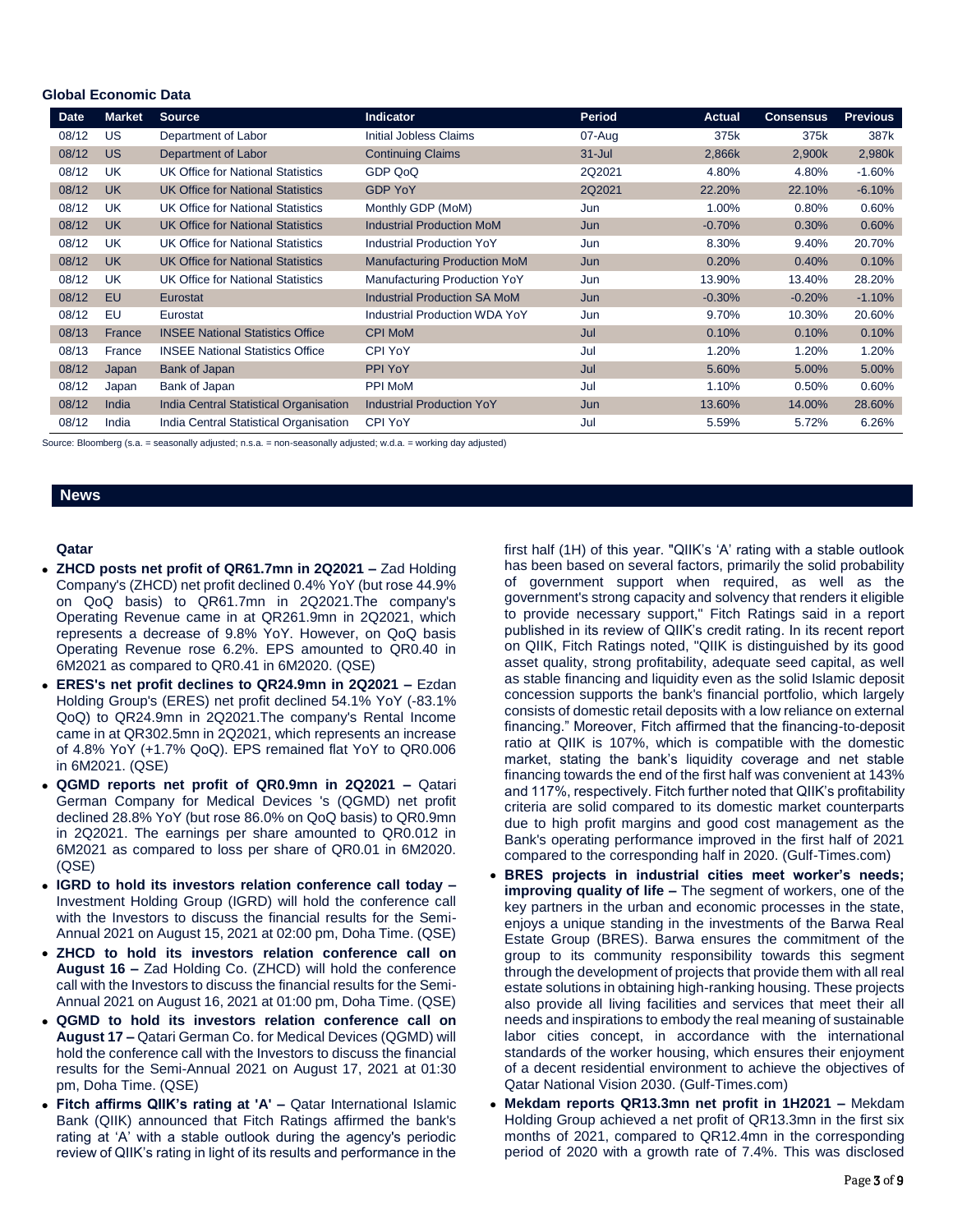during the group's board of directors meeting, which was chaired by Sheikh Mohamed bin Nawaf bin Nasser bin Khalid Al-Thani, where Mekdam Holding Group's financial statements ended June 30, 2021 were discussed. Sheikh Mohamed said Mekdam Holding Group's revenue reached QR99.2mn for 1H2021, compared to QR73.8mn for the same period last year with a growth rate of 25.6%. The easing of coronavirus restrictions has accelerated the pace of business implementation and recovery of the previous decline in the project execution and profitability, he said. He also said the growth in net profit is mainly attributable to the growth in business volume. Earnings per share (EPS) amounted to QR0.266 for the first half of 2021 compared to QR0.247 for the first half of 2020. (Gulf-Times.com)

- **Qatar's CPI rises 3.13% YoY in July –** The State of Qatar's CPI for July showed an increase of 0.9% on a month-over-month basis, data from the Planning and Statistics Authority showed. On a YoY basis, the increase recorded was 3.13%. An analysis of the CPI for July 2021 on a monthly basis, in a statement released by the Planning and Statistics Authority, showed that there were eight main groups, where respective indices in this month have increased, namely: "Recreation and Culture" by 5.70%, followed by "Transport" by 2.02%, "Clothing and Footwear" by 1.57%, "Miscellaneous Goods and Services" by 0.52%, Food and Beverages" by 0.10%, "Housing, Water, Electricity and other Fuel" by 0.06%, and "Health" by 0.03%. A decrease has been recorded in: "Restaurants and Hotels" by 0.87%, "Communication" by 0.29%, "Furniture and Household Equipment" by 0.07%, and "Education" by 0.06%. "Tobacco" had remained flat at the last months price level. A comparison of the CPI, July 2021 change on an annual basis showed an increase has been recorded in the general index (CPI), by 3.13%. This YoY price increase primary due to the prices rising in eight groups namely: "Recreation and Culture" by 19.69% followed by "Transport" by 10.11%, "Education" by 3.98%, "Miscellaneous Goods and Services" by 3.16%, "Furniture and Household Equipment" by 2.63%, "Food and Beverages" by 2.58%. "Communication" by 0.91%, "Restaurants and Hotels" by 0.71%, and "Health" by 0.17%. A decrease has been shown in price levels of three groups namely: "Housing, Water, Electricity and other Fuel" by 5.24%, "Clothing and Footwear" by 1.77%. No changes recorded on "Tobacco". The CPI of July 2021 excluding "Housing, Water, Electricity and other Fuel" group stands at 101.79 points recorded an increase by 1.10%, compared to the index of June 2021, and by 5.28% when compared to the CPI of July 2020. (Gulf-Times.com)
- **Qatar's budget balance recorded QR3.8bn surplus in second quarter –** Qatar's budget balance recorded QR3.8bn surplus in the second quarter (2Q) of the year, according to the Ministry of Finance. Total revenue for 2Q2021 amounted to QR50.1bn, driven by higher-than-budgeted oil prices, and the collection of corporate income tax in April 2021, data provided by the Ministry of Finance showed. Expenditure totaling QR46.2bn was recorded in the second quarter of the year, the Ministry of Finance said. In terms of Qatar's fiscal performance during the second quarter of 2021, the Ministry of Finance said the total public expenditure during 2Q amounted to QR46.2bn, which represents a 2.6% increase over the previous quarter. Nevertheless, public expenditure for 2Q2021 did not exceed the allocated budget and accounted for 23.7% of 2021 budget. On the other hand, total revenue for 2Q2021 outperformed the 2021 budget and totaled QR50.1bn, or 31.3% of the 2021 budget. Oil price averaged \$69.1 per barrel during the second quarter, the Ministry of Finance said. (Gulf-Times.com)
- **MoF: Qatar's public debt to reach QR369.2bn this year –** Qatar's total public debt is expected to be QR369.2bn at the end of this year, according to the Ministry of Finance (MoF). "For the

remainder of 2021, the total external debt repayments stand at QR1.56bn. As a result, the anticipated total public debt figure as of the end of 2021 should stand at QR369.2bn," the ministry said in its public budget statement for second quarter of 2021. The document had said the country's budget balance recorded QR3.8bn surplus in the second quarter of this year on revenues, driven by higher-than-budgeted oil prices and collection of corporate tax; and lower expenditure. The country's total public debt witnessed a decline of 2.9% for the period ending June 30, 2021, as a result of delivering on the scheduled debt redemption plan, for both external and domestic debt. The total public debt reached QR370.8bn by the end of the second quarter of 2021. Redemptions of external debt amounted to QR13.7bn, while domestic debt redemptions stood at QR0.95bn. "There were no new issuances for the period, except for an incremental ECA drawdown," it said. Total domestic public debt stood at QR152bn, as of June 30, 2021, which represents 41% of the overall public debt. The composition of domestic debt includes local bonds and loans. The finance ministry said total external public debt stood at QR218.8bn by the end of June 2021 compared to QR229bn at the end of March 2021. Debt repayments for the period decreased the share of external debt by one percentage point as it declined from 60% to 59% of the total public debt. The 2021 budget statement had said the total public debt was estimated to have fallen by 4.3% YoY to QR381.7bn by the end of 2020, which includes both internal and external public debt. This was achieved as a result of paying instalments due during the year, besides early redemption of some internal debts. (Gulf-Times.com)

- **MoF: Newly-awarded Qatar projects total QR2.7bn in 2Q2021 –** Newly-awarded projects during the second quarter of 2021 amounted to over QR2.7bn, the Ministry of Finance said. Expenditure on major projects during the second quarter of this year reached QR15bn, representing 20.8% of 2021 budget, Ministry of Finance said. This, however, showed a marginal decline of 0.4% compared to the previous quarter. Nevertheless, larger payments are anticipated in the second half of the year, the Ministry of Finance said. In terms of awarded projects during the second quarter of 2021, infrastructure, roads, and parks totaled QR1.72bn and sewer and drainage QR314.7mn. According to the Ministry of Finance, projects to be completed in 2021 are Food Security, Lusail Light Rail Transit, Doha Old Port, and Sabah Al-Ahmad Corridor. Total expenditure for 2Q2021 amounted to QR46.2bn and represents 23.7% of 2021 budget. Compared to the previous quarter, total capital expenditure remained relatively stable, while total current expenditure increased by 4.5% leading to an increase of 2.6% in total expenditure. Chapter I "Salaries and Wages" increased by 5.1% compared to the previous quarter. This is mainly due to advance payments to some sectors, the Ministry of Finance noted. Chapter II "Current Expenditure" increased by 3.9% compared to the previous quarter, which is primarily the result of the higher aggregated interest payments in the second quarter on domestic and external debt. (Gulf-Times.com)
- **Major infrastructure projects to steer Qatar's economic growth –** Qatar remains focused on sustainable investments in technology, infrastructure, and education and healthcare amid the challenges posed by the Covid-19 pandemic. Qatar has a solid line-up of infrastructure and hospitality projects to prepare itself for the large influx of visitors expected during the FIFA World Cup Qatar 2022, although the tournament's flagship projects, such as the stadia, are fast nearing completion. Qatar has identified new projects valued at QR54bn in the medium term; even as the Ministry of Finance, in cooperation with the Public Works Authority (Ashghal), is working on implementing a strategic plan by linking targeted performance indicators for new projects. Expenditure on major projects during the second quarter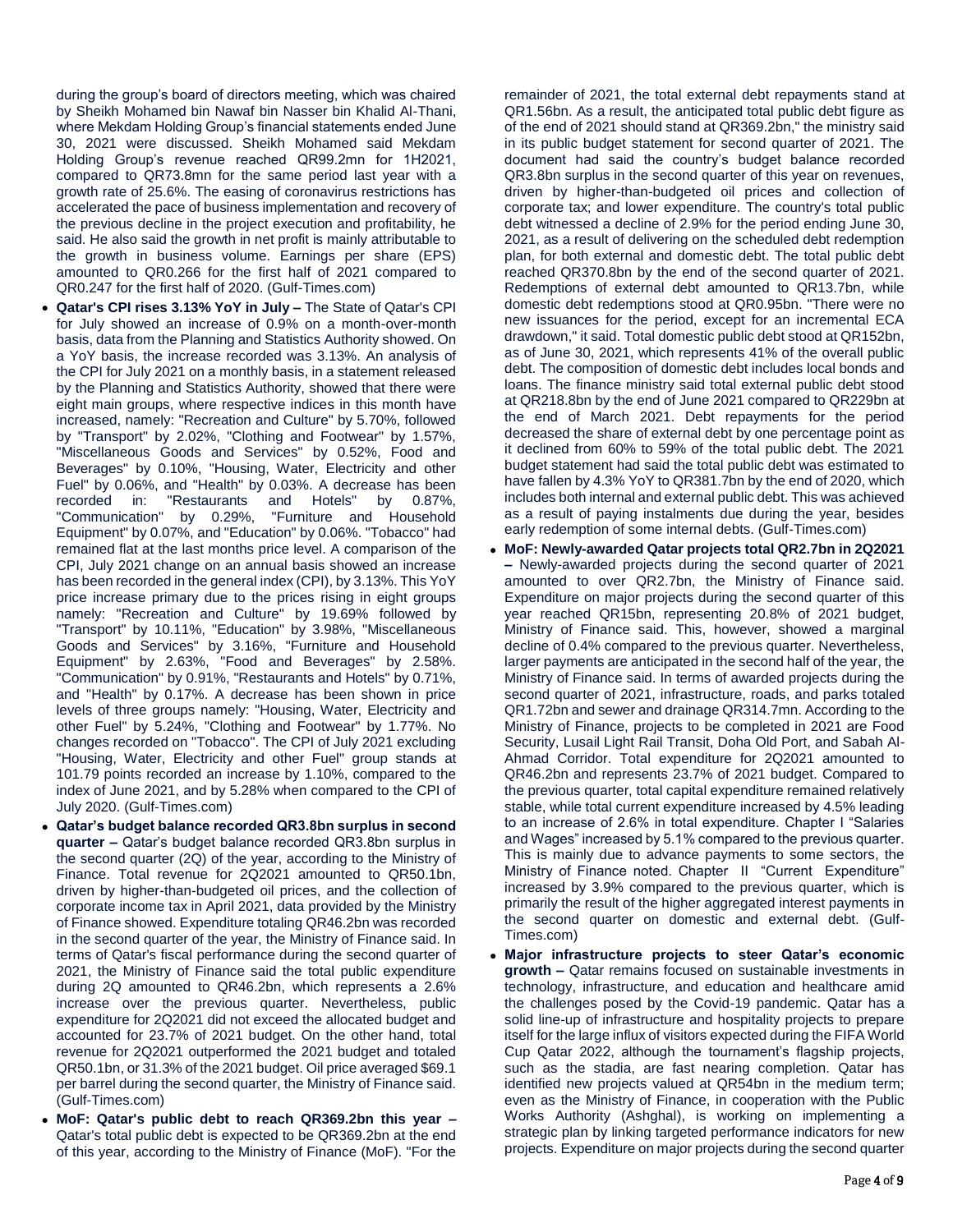of this year already reached QR15bn, representing 20.8% of 2021 budget, Ministry of Finance recently said. This however, showed a marginal decline of 0.4% compared to the previous quarter. Nevertheless, larger payments are anticipated in the second half of the year, the Ministry of Finance said. Newly-awarded projects during the second quarter of 2021 amounted to over QR2.7bn. In terms of awarded projects during the second quarter of 2021, infrastructure, roads, and parks totaled QR1.72bn and sewer and drainage QR314.7mn. According to the Ministry of Finance, projects to be completed this year are Lusail Light Rail Transit, Doha Old Port, Sabah Al-Ahmad Corridor and the one related to Food Security. Total expenditure for 2Q2021 amounted to QR46.2bn and represents 23.7% of 2021 budget. Compared to the previous quarter, total capital expenditure remained relatively stable, while total current expenditure increased by 4.5% leading to an increase of 2.6% in total expenditure. Oil price averaged \$69.1 per barrel during the second quarter, the Ministry of Finance said. (Gulf-Times.com)

- **Manufacturing sector contributes over QR12bn to Qatar's GDP in 1Q2021 –** The manufacturing industry of Qatar has contributed QR12.02bn to GDP in the first quarter of this year showing a growth in country's manufacturing sector under state's economic diversification plans. According to infographics 'Industrial Sector Indicators for 2Q of 2021' shared by the Ministry of Commerce and Industry (MoCI) on its Twitter handle, 12 new factories were also added to industrial sector from April to June this year. The data also shows that worth of total exports of local origin reached QR68.28m in 2Q of 2021. There was also an increase of 719 workers in factories in 2Q of 2021. The Ministry also revealed that 32 more local products were registered in 2Q of 2021. The factories' adherence to industrial requirements has been 68% in the same duration. Also, Industrial Development Services are delivered at an average time of five days. According to the Ministry's data, Industrial-Manufacturing Production Index in April 2021 reached 105.2. (Peninsula Qatar)
- **VC investments in Qatar startups surge by 182% in 1H2021 –** Startups in Qatar received record-level funding in the first two quarters of 2021, KPMG said in its second edition of the Tech-Startup Investments Round Up, which tracks quarterly highlights from the technology and startup funding space in MENA and Turkey. The first half of 2021 witnessed significant increase in the venture capital (VC) activity with total capital being raised to QR31mn, which is 182% higher than QR11mn recorded during 2H2020, it said. Though 1H2021 experienced fewer deals (10) than 2H2020 (14), the size of the deals remains robust, signaling increased investor confidence in Qatari startups. The investors in Qatar chose to back industries such as E-commerce, Delivery services and FinTech, which also saw increased demand during the pandemic and retained the top three spots by number and value of deals. Fascinatingly, the startups from the E-commerce sector secured approximately 60% of the total funding raised in Qatar. Commenting on Qatar's entrepreneurial eco-system, Venkat Krishnaswamy, Partner and Head of Advisory at KPMG in Qatar said, "Qatar's strong focus on innovation and entrepreneurship is helping boost its appeal as an attractive destination for business especially for SMEs. In recent years, we have seen increased activity in the number of tech-startups gaining prominence in the Qatari market. The increased funding along with subsequent deals is an evidence of improved confidence in the tech-startup market. Qatar is experiencing growing number of incubators, accelerators and investment funds as well as entrepreneurship programs that cater to this thriving community." (Qatar Tribune)
- **Official: Qatar adopts strategic plan to reduce food waste –** A ministerial decision has been issued making it mandatory for all entities to sort out their wastes into organic and solid, an official

of the Ministry of Municipality and Environment (MME) has said. "The sorting out of wastes from source will help us to know the quantity of wastage and track the reason for wasting organic products (food items)," said Director of MME's Food Security Department, Dr. Masoud Jarallah Al Marri. "This will enable us to know the motive behind wasting foods which is unacceptable behavior and needs to be changed," he said, while speaking at a recent event organized by the Ministry. At the same time, he said, the initiative will help recycle the organic wastes into other products like fodders and fertilizers. He said the Ministry has adopted a strategic plan to reduce food waste and surplus agricultural production. (Peninsula Qatar)

- **Manufacturers urged to use new 'Qatari Product' logo –** The Ministry of Commerce and Industry (MoCI) has urged local producers and manufacturers to adhere to using the new 'Qatari Product' logo when displaying, marketing their products in all outlets across Qatar. In a tweet on its official handle, the Ministry also asked local producers and manufacturers to stop using the old logo. The Ministry also stressed the need to comply with the general requirements for using the new Qatari Product logo. (Peninsula Qatar)
- **Qatar gaining popularity as luxury tourism destination –** Qatar's tourism sector has fared well compared to global benchmarks despite the challenges posed by the pandemic. Doha was ranked 3rd 'Trending Destination' in the world in Tripadvisor Travelers' Choice Awards 2021. Doha has emerged as a center of leisure activities including city helicopter tours and marine leisure activities. Luxury tourism creates unique experiences, and a more personalized approach to services, according to Founder of OutingQatar, Mosaad Moustafa Eleiwa. "It's no surprise that this is now becoming the leading form of tourism in Qatar. Qatar offers a rich variety of choice to the tourists. Whether your interest is sports, culture, art, education, or modern luxury, there is a place for you in Qatar," he said while talking to The Peninsula. (Peninsula Qatar)
- **Qatar makes progress in Youth Development Index ranking –** The Department of Youth Affairs at the Ministry of Culture and Sports has announced the rapid progress of Qatar in the ranking of the Youth Development Index. Qatar ranked second in the Arab world and 32 globally on the Global Youth Development Index 2020 issued by the Commonwealth of Nations. At the Arab level, Qatar ranked second after Kuwait, which ranked 27th globally. As for the sub-indicators, Qatar ranked 11th in health and well-being, 19th in peace and security, 14th in employment and job opportunities, and 30th in equality and sports. The administration indicated that this indicator included the state of youth development in (181) countries around the world, and Qatar achieved with this new classification a qualitative leap with (43) positions at the global level and two positions at the Arab level. (Qatar Tribune)
- **OIL TENDER: Qatar offers Al-Shaheen, Qatar Land for October –** Qatar Petroleum for the Sale of Petroleum Products Company Limited (QPSPP) is offering two cargoes of Al-Shaheen crude for October 2-3 and October 27-30 loading and one of Qatar Land for October 1-31 loading, said traders who asked not to be identified. Cargo size ~500k barrels. Bids are due August 16. The Company sold September-loading Al-Shaheen cargoes at an average premium of \$2.80-\$2.90/bbl to Dubai benchmark price in last reported monthly tender. (Bloomberg)
- **Qatar to have parks with world-first air conditioned paths –** Qatar will have three parks with air-conditioned paths – a worldfirst – powered by solar energy, a senior official of the Public Works Authority (Ashghal) told Al Rayyan TV. The parks are Umm Al Seneem Park, Al Gharrafa Park, and Rawdat Al Khail (formerly Al Muntazah Park), Public Projects Department head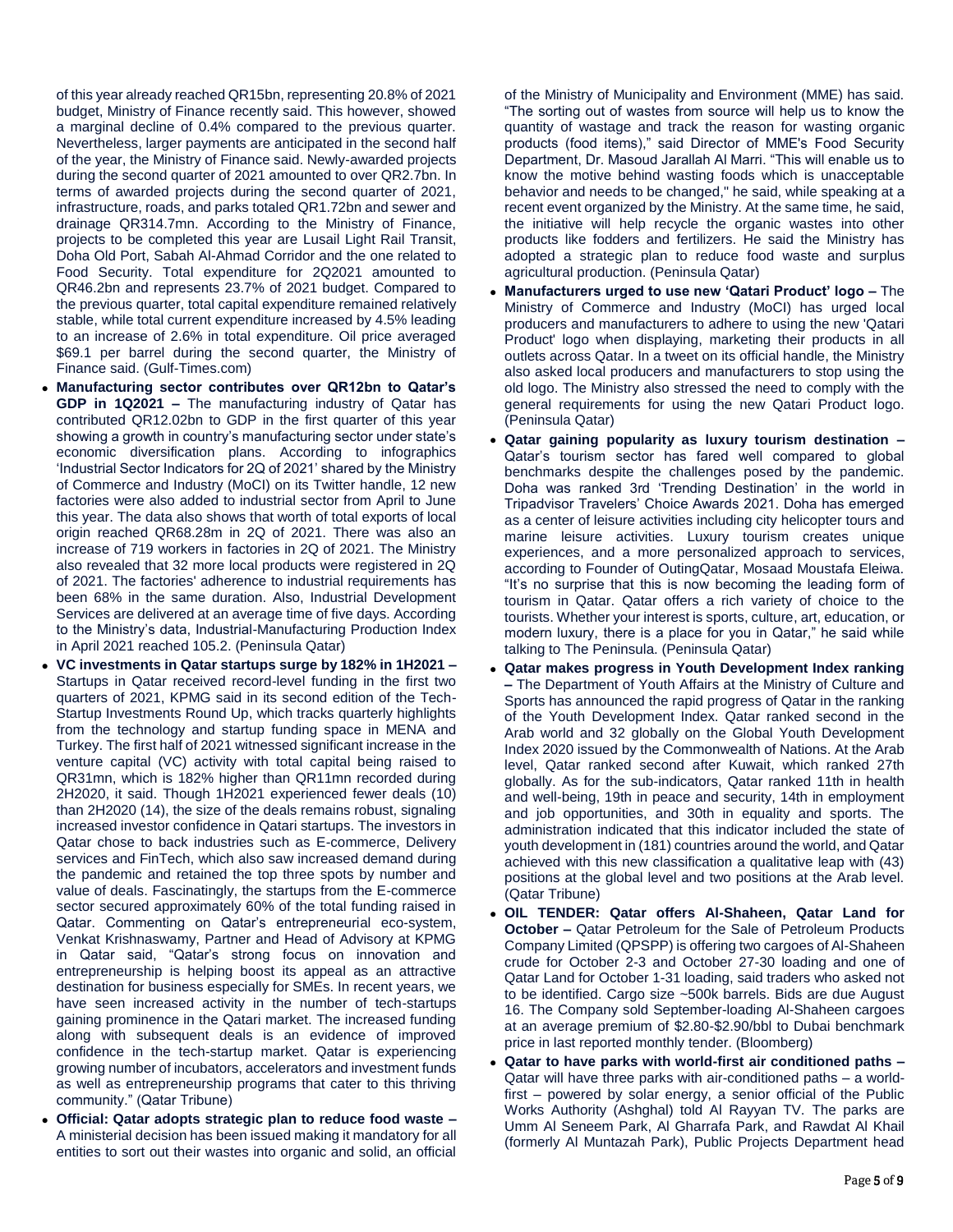Engineer Abdul Hakim Al-Hashimi said, according to tweets from the channel. (Gulf-Times.com)

# **International**

- **US consumer sentiment plummets in early August to decade low –** US consumer sentiment dropped sharply in early August to its lowest level in a decade, in a worrying sign for the economy as Americans gave faltering outlooks on everything from personal finances to inflation and employment, a survey showed. The unexpected reading could give Federal Reserve policymakers pause if it translates in the months ahead to a dent in economic activity. The central bank has been getting closer to a decision on when to begin pulling back the extraordinary stimulus it put in place to shield the economy from the COVID-19 pandemic. The University of Michigan said its preliminary consumer sentiment index fell to 70.2 in the first half of this month from a final reading of 81.2 in July. That was the lowest level since 2011, and there have been only two larger declines in the index over the past 50 years. Those were at the depths of the 2007-2009 recession and during the first wave of shutdowns in April 2020 at the beginning of the pandemic. The losses were widespread across income, age, and education subgroups and spanned all regions. Economists polled by Reuters had forecast the index would remain unchanged at 81.2. US stock market indexes slipped immediately after the report was released, while the price of gold gained ground. US Treasury bond yields hit session lows. Economic growth is still expected to grow this year at its fastest pace in four decades after falling into a brief recession in 2020 caused by the coronavirus pandemic. But the recovery is showing some indication of cooling off. COVID-19 cases have doubled in the past two weeks to reach a six-month peak as the more transmissible Delta variant spreads rapidly across the country. Labor shortages across the service sector also persist while supply chain disruptions have continued. (Reuters)
- **US producer prices at more than decade high; jobless claims fall –** Producer prices posted their largest annual increase in more than a decade amid inflation pressures while the number of Americans filing claims for unemployment benefits fell again last week as the economic recovery continues to be bumpy. US producer prices increased more than expected in July, the Labor Department said on Thursday, suggesting inflation could remain high as strong demand fueled by the recovery continues to hurt supply chains. In the 12 months through July, the PPI jumped 7.8%, a record high since the measure was introduced in 2010. The producer price index for final demand increased 1.0% last month after rising 1.0% in June. Three-quarters of the gain was driven by a record one-month increase in final demand services, while the goods advance was half what it was in June. The report followed data on Wednesday that showed US. consumer prices increases slowed in July even as they remained at a 13-year high on a yearly basis amid tentative signs inflation has peaked as supply-chain disruptions caused by the pandemic work their way through the economy. (Reuters)
- **US import price increases slow in July –** US import prices increased less than expected in July, a sign that inflation pressures may have peaked as supply chain bottlenecks that have impacted the U.S. economy start to wane. Import prices rose 0.3% last month after jumping 1.1% in June, the Labor Department said on Friday. The ninth straight monthly gain left the YoY increase at 10.2% compared to 11.3% the prior month but it was the lowest monthly increase since November last year. Economists polled by Reuters had forecast import prices, which exclude tariffs, increasing 0.6%. The government reported earlier this week that consumer prices moderated in July even as they remained at a 13-year high on an annual basis, while producer prices posted their largest annual increase in more than a decade. Rising COVID-19 vaccinations, low interest rates and

nearly \$6 trillion in government aid since the beginning of the pandemic are fueling demand at the same time as higher commodity costs, low inventories and a global shipping container crisis are straining the supply chain. Imported fuel prices advanced 2.9% last month after rising 5.5% in June. Petroleum prices gained 2.1%, while the cost of imported food increased 0.3%. Excluding fuel and food, import prices edged down 0.1%. These so-called core import prices rose 0.6% in June. The report also showed export prices advancing 1.3% in July after increasing 1.2% in June. Prices for agricultural exports fell 1.7%. Nonagricultural export prices gained 1.6%. Export prices increased 17.2% year-on-year in July after surging a 16.9% in June. (Reuters)

 **EU exports to Britain rise in June as they fall to rest of the world –** European Union exports to Britain rose in June after a volatile start to the country's first year outside the single market, while the bloc's exports to the rest of the world dropped slightly in the same month. The EU statistics office Eurostat said on Friday seasonally adjusted exports to Britain increased by 4.7% in June on the month, whereas imports from the UK were "nearly unchanged" and the bloc's exports to other countries dropped 0.6%. The MoM rise in exports to Britain followed a plunge, surge and second drop earlier this year, which were also recorded in imports, as firms adapted to new trade requirements after Brexit. The EU's trade with the rest of the world has remained largely stable in the first half of the year. Seasonally-adjusted exports to Britain remained below the levels of the last months of 2020 in June but were higher than June 2020 when COVID restrictions were stricter, Eurostat figures showed. On the year, non adjusted figures showed that the 27-country bloc recorded a 22.3% increase in exports in June for a total volume of 188.3bn Euros (\$221.1bn), and a 29.6% rise in imports resulting in a trade surplus of 14.8bn Euros, down from 20bn Euros in June 2020. The smaller Eurozone, which comprises 19 of the 27 EU members, recorded a nearly 22% increase of exports and a rise of almost 17% in imports on the month which resulted in a 18.1bn Euros surplus in June from 7.5bn Euros in May. In June 2020, the Eurozone surplus was 20bn Euros. (Reuters)

# **Regional**

- **World Bank: GCC economies to grow at 2.2% this year –** GCC economies are looking to grow at an aggregate rate of 2.2% in 2021, according to the latest issue of the World Bank Gulf Economic Update. In the update titled COVID-19 Pandemic and the Road to Diversification, the World Bank noted that a global projected economic recovery, a rise in the demand for oil, and climbing oil prices all contribute to the growth forecast. In 2020, GCC economies faced a GDP contraction of 4.8% due to the pandemic, the World Bank said. This is in line with global economic contractions. Oil supply cutbacks and falling prices resulted in a current account surplus of 2.9% of GDP. Of all the GCC economies, Qatar and Oman are expected to show the most growth in the mid- term. Owing to a rebound in LNG demand, Qatar is expected to grow by 3% in 2021, 4.1% in 2022, and 4.5% in 2023. (Peninsula Business)
- **OPEC sticks to oil demand view despite virus, sees more US shale coming –** OPEC on Thursday stuck to its prediction of a strong recovery in world oil demand in 2021 and further growth next year, despite concerns about the spread of the Delta coronavirus variant that has weighed on prices. The OPEC in a monthly report also raised its forecast of supply from rivals, including US shale producers, next year, a potential headwind for the efforts of the group and allies to balance the market. "The global economy continues to recover," OPEC said in the report. "However, numerous challenges remain that could easily dampen this momentum. In particular, COVID-19-related developments will need close monitoring." OPEC's view that demand will shrug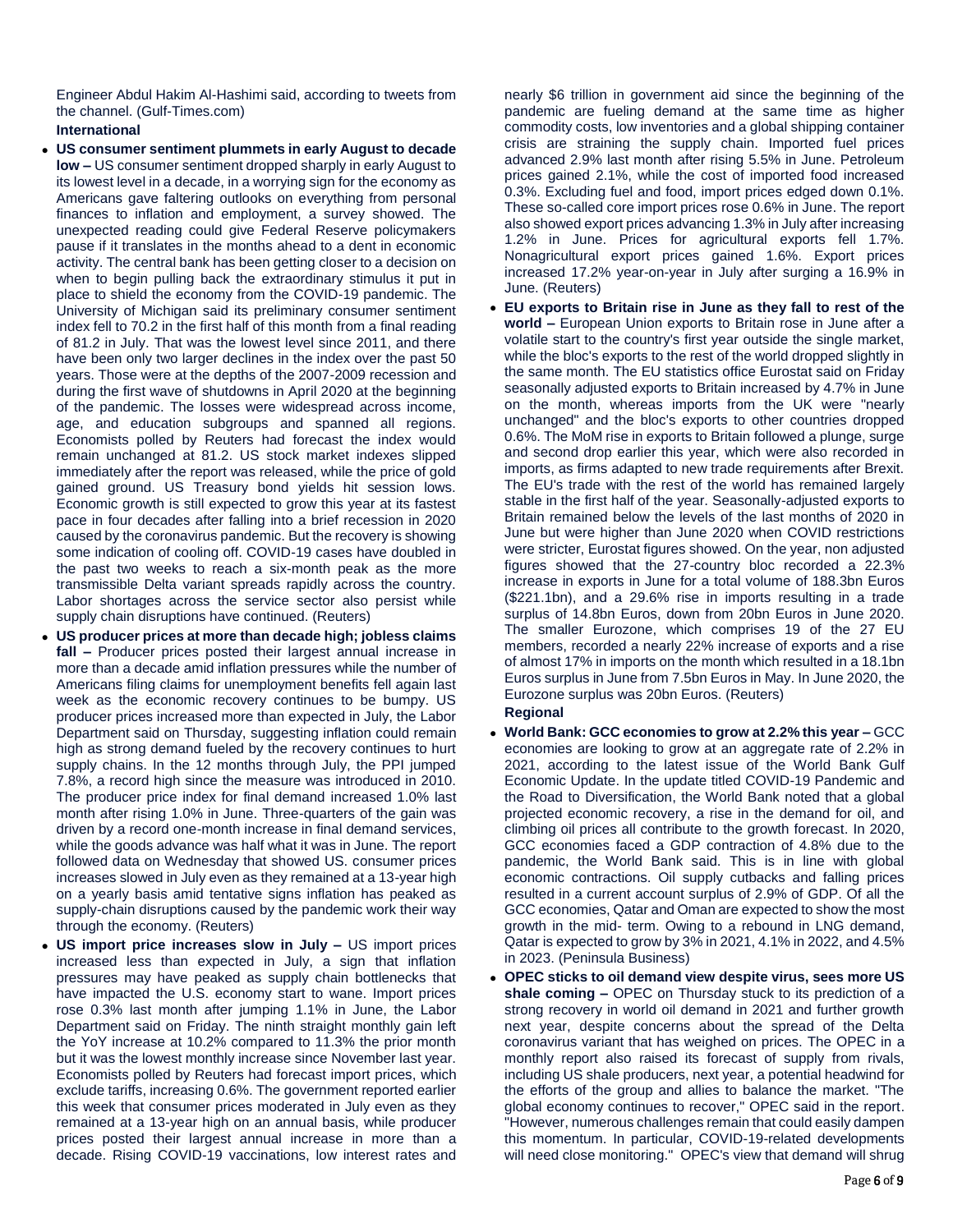off the latest pandemic-related setback contrasts with that of the International Energy Agency, which trimmed its outlook on Thursday. The US government's forecaster also kept its 2021 growth forecast steady, but trimmed that for 2022. Oil demand will rise by 5.95mn bpd this year, or 6.6%, unchanged from last month's forecast, OPEC said in the report. In 2022, fuel use will expand by 3.28mn bpd, OPEC said, also unchanged. (Reuters)

- **Oil revenues, private sector growth to speed up GCC economic recovery in 2022 –** The economic recovery in the GCC states will accelerate in 2022 as the third wave of the pandemic recedes. However, a steady recovery is not expected if the GCC population remains susceptible to the virus and its mutations, the Institute of International Finance (IIF) said in a research report. The IIF expects the GCC to grow 1.7% in 2021 and 4.2% in 2022. High-frequency indicators, including PMI and credit to the private sector, point to strong private sector recover in Saudi Arabia and Qatar, it said. "Hydrocarbon real GDP growth is projected at 5% in 2022 on the assumption that the OPEC+ production cuts end by mid-2022. Risks are broadly balanced. On the upside, faster vaccination rates and further progress in reforms could boost non-hydrocarbon growth in 2022," IIF Chief Economist, MENA, Garbis Iradian and a Senior Research Analyst, Samuel LaRussa stated in a report. A slow vaccine rollout or new restrictions by the GCC states in response to an increase in coronavirus cases could trigger downside risks. (Zawya)
- **IEA: OPEC output rose 720k bpd in July as Saudi Arabia opened the taps –** OPEC's crude production rose 720k bpd in July to 26.68mn bpd, with Saudi Arabia accounting for threequarters of the gain, the IEA said in its monthly report. Saudi Arabia pumped 9.46mn bpd, up 540k bpd from June; that is the highest since April 2020 and just shy of its July quota. Saudi Arabia's Middle East neighbors also raised supply. Kuwaiti output climbed 40k bpd to 2.42mn bpd. UAE production increased to 2.72mn bpd from 2.68mn bpd. (Bloomberg)
- **Saudi Shatirah House to list 29% of shares; sets price range –** Riyadh-based Shatirah House Restaurant will list 29% of its share capital on the Saudi Nomu parallel market by offering 725,000 ordinary shares. It has set a price range of SR150- SR165 per share. Book building process starts on August 15 and ends on August 23, Emirates NBD Capital will be acting as the bookrunner. (Bloomberg)
- **UAE consumer confidence rising with steady economic recovery –** The UAE retail economy experienced an increase of four per cent in consumer spending in the second quarter compared to the first quarter of 2021 while the corresponding quarterly growth in 2019 only saw an increase of three per cent, according to Majid Al Futtaim' State of the UAE Retail Economy Report. The research data confirms that the retail recovery detected in the first quarter of 2021 is still evident in 2Q2021 as consumers are exhibiting cautious optimism about the future. "The prevailing mood of UAE retail in 2Q2021 is cautiously optimistic and confidence is on the rise with steady economic recovery. In time, the success of the UAE's response measures and vaccination program will see positive sentiment and resilience return with full force," said the report. The data shows that e-commerce is here to stay with overall e-commerce sales in the UAE increasing by 17% in 1H2021 when compared to 1H2020. (Zawya)
- **Dubai Expo in focus as UAE racks up \$700mn of trade with Israel since normalization –** Israel and the UAE, which normalized relations a year ago, are looking to Dubai's Expo world fair in October to boost bilateral trade, which now stands at around \$712mn. While the figure, contained in Israeli data, is tiny compared to UAE exports of \$24bn in 2019 to its top destination Saudi Arabia, the Israeli government sees trade with the UAE

rising to \$1bn by year-end. Israel is aiming for \$3bn in three years, it said this week on its Arabic-language Twitter account. The UAE, which in a seismic move last August became the first Gulf state to normalize ties with Israel, promoted the accord's economic benefits. In September, the UAE and Bahrain both inked USbrokered deals to establish ties with Israel, followed by Sudan and Morocco. The bulk of trade between the UAE and Israel, which have similar GDPs of around \$400bn, has involved imports from the Gulf's dominant logistics and re-export hub, including plastics, electronics, auto parts and gems. Israel recorded \$457mn of imports from the UAE between January 2020 and June this year, and \$255mn in exports to the UAE, its Central Bureau of Statistics said. (Reuters)

- **Oman deficit at OMR1.1bn in June –** Oman posted a year-todate budget deficit of OMR1.1bn in June, the Ministry of Finance said on Thursday. Oman is among the weakest countries financially in the oil-rich region and more vulnerable to swings in the price of hydrocarbons, a sector that accounted for about a third of its GDP in 2019. (Reuters)
- **Oman sets up hydrogen alliance to develop clean fuel industry –** Oman has established a national hydrogen alliance to develop an industry for the production, transport and use of the fuel that Gulf states have been increasingly looking to as a business to meet the worldwide demand for clean fuels. Oman's alliance consists of 13 institutions from the public and private sectors, including government agencies, oil and gas operators, educational and research institutions and ports, state news agency ONA said on Thursday. The project is part of Oman's energy diversification aims within its Oman Vision 2040 economic transformation plan. In May, Oman announced a consortium including state-owned oil firm OQ would develop a solar- and wind-energy powered project capable of producing millions of tons of zero-carbon green hydrogen per year. So-called green hydrogen, created by splitting water into its two components using electricity from renewable energy sources, is increasingly viewed as a fuel to replace fossil fuels and their high carbon emissions. (Reuters)
- **Kuwait's economic makeover under threat as small businesses fight for life –** Thousands of small and medium Kuwaiti businesses could go to the wall after being walloped by the pandemic, potentially torpedoing a private sector central to the country's efforts to remake its oil-pumped economy. The government, which spends more than half of its annual budget on the salaries of Kuwaitis who mostly work in state jobs, has encouraged citizens to set up their own businesses over the past decade in an effort to engineer a private sector. The aim has been to ease state finances, reduce reliance on the imported labor of expatriates who make up most of the population, and also help Kuwait diversify away from oil, which brings in 90% of state revenues but is looking increasingly precarious as the world moves away from fossil fuels. Yet much of that decade of work to foster small and medium-sized enterprises (SMEs), which involved about \$500mn of state financing, has been undone by the COVID-19 outbreak, according to many industry experts. Most of the 25,000 to 30,000 SMEs in Kuwait were operating with limited cash reserves even before the pandemic struck and were unable to weather a halt in operations due to lockdowns, investment management firm Markaz said. In an indication of the scale of the problem, Head of the Kuwait Federation for Small and Medium Enterprises, Abdulaziz al-Mubarak said that about 8,600 entrepreneurs were currently switching from working in the private sector to the government. (Reuters)
- **Kuwait imports' funding rises to KD570mn in June –** Financing Kuwaiti imports jumped in June to KD570mn increasing by 92.9% as compared to May, according to statistics released by the Central Bank of Kuwait on Thursday. The CBK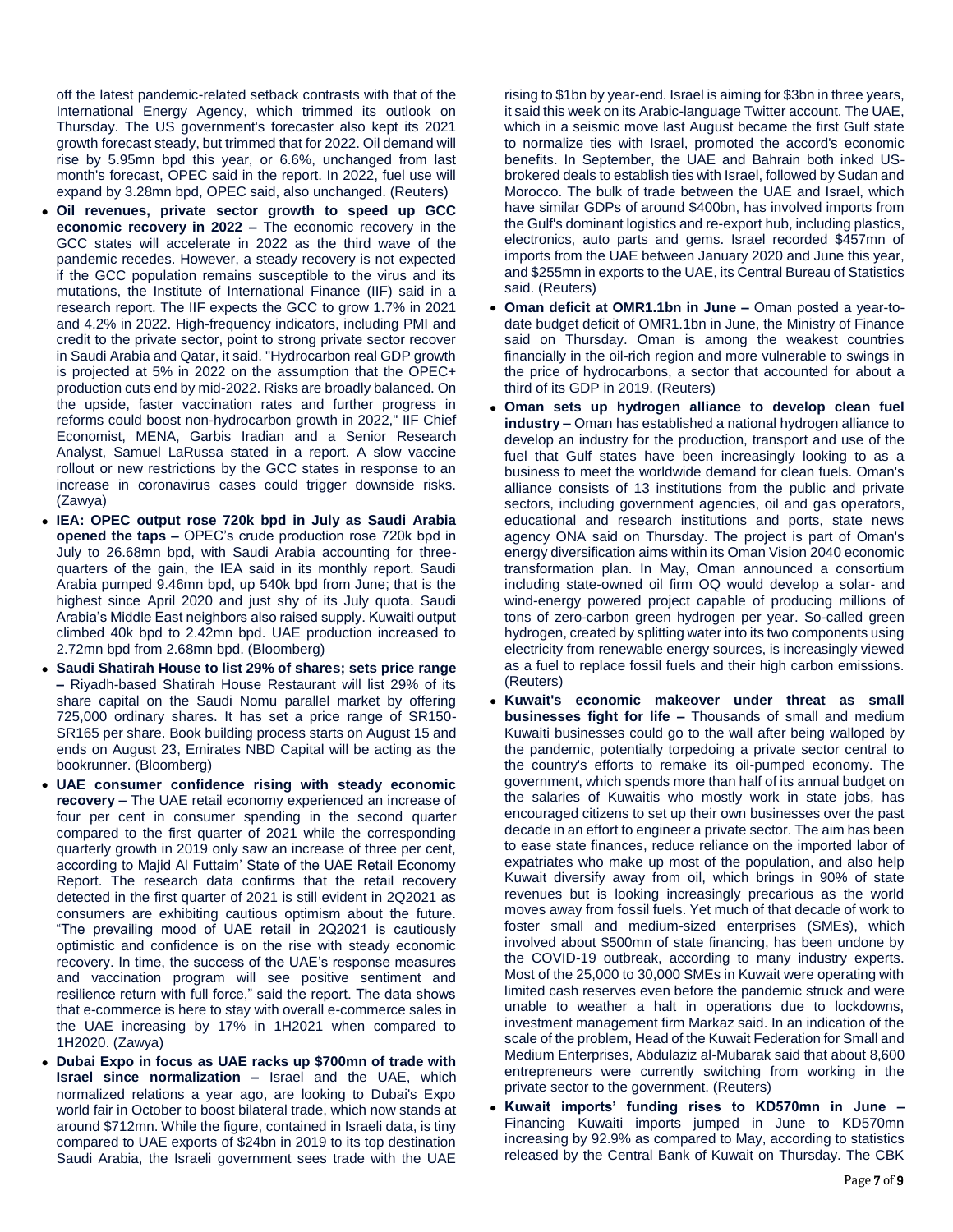department of economic research said in the report that the money supply (M2) rose 1% in June, reaching KD40.7bn. Deposits of the private sector in the local banks in Kuwaiti dinars climbed 1% in June reaching KD34.9bn, while the private sector's deposits in foreign currencies jumped by 15%, reaching KD2.3bn. Total local banks' claims on the CBK, in the dinar in the form of the central bank bonds, settled at KD2.9bn while interest rate on one year treasury bonds settled at 1.375%. Meanwhile, local banks' total assets rose by 1.1% recording KD74.9bn, according to the CBK statistical report, which also noted that the net foreign assets rose by 3.1%, reaching KD5.8bn. Time deposits with the CBK jumped by 12.5% in June, reaching KD2.1bn, while cash credit facilities rose by one% reaching KD40.7bn. Average Dollar rate against the KD settled in June at the level recorded in May, amounting to 300 fils, (KUNA). (Zawya)

 **Jazeera Airways to raise capital to reduce accumulated losses –** Jazeera Airways will raise capital to reduce accumulated losses. The board has recommended restructuring capital; will raise capital to KD22mn from KD20mn via issuance of new shares. Accumulated losses to account for 49% of capital after capital is raised. (Bloomberg)